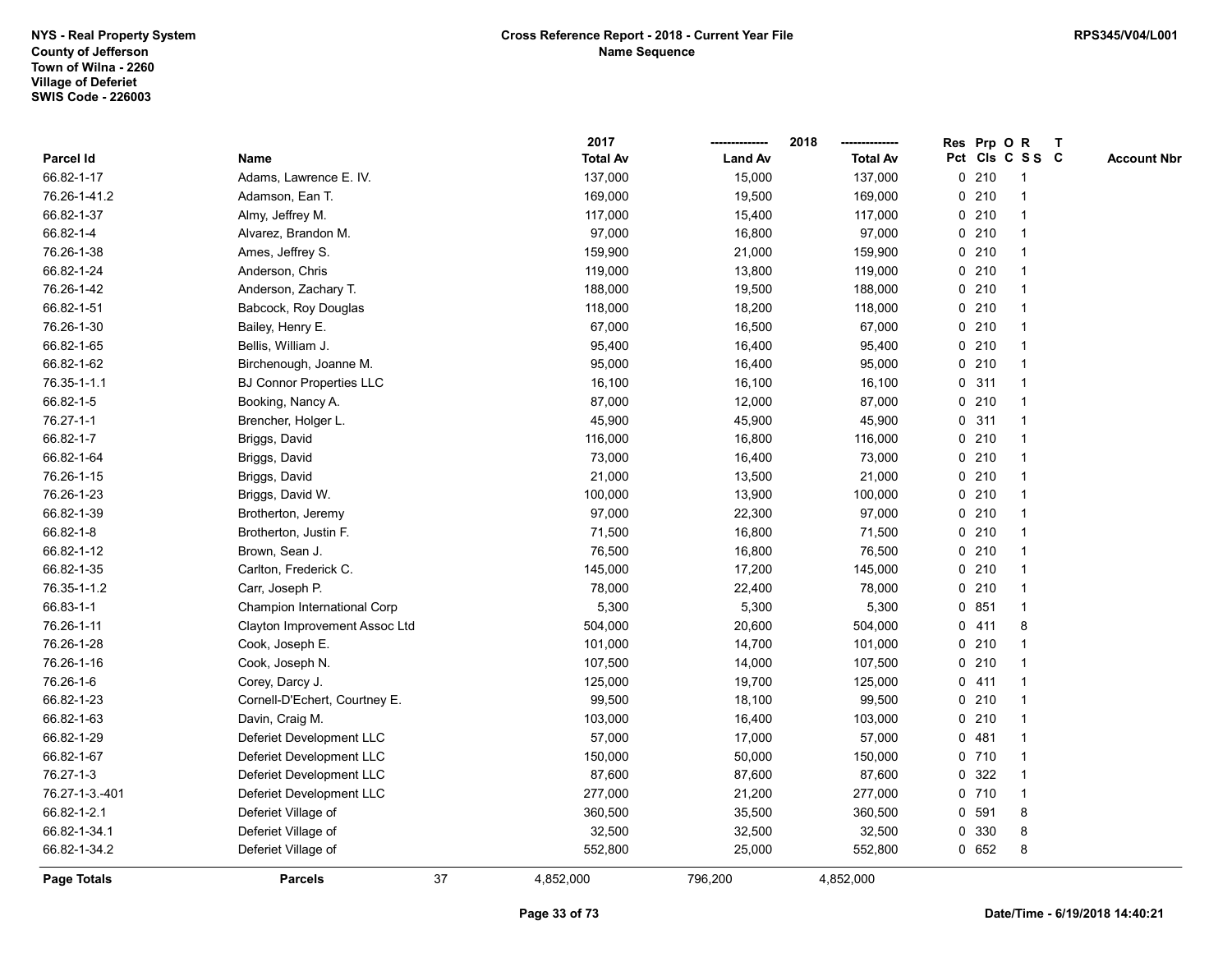|                    |                                |    | 2017            |                | 2018            |             |       | Res Prp O R     | T |                    |
|--------------------|--------------------------------|----|-----------------|----------------|-----------------|-------------|-------|-----------------|---|--------------------|
| Parcel Id          | Name                           |    | <b>Total Av</b> | <b>Land Av</b> | <b>Total Av</b> |             |       | Pct Cls C S S C |   | <b>Account Nbr</b> |
| 76.26-1-52         | Deferiet Village of            |    | 28,400          | 28,400         | 28,400          | 0           | 311   | 8               |   |                    |
| 76.26-1-53         | Deferiet Village of            |    | 23,700          | 23,700         | 23,700          | 0           | 311   | 8               |   |                    |
| 76.27-1-2          | Deferiet Village of            |    | 99,800          | 22,500         | 99,800          |             | 0 652 | 8               |   |                    |
| 66.82-1-2.2        | Deferiet Volunteer Fire Co Inc |    | 696,900         | 32,500         | 696,900         |             | 0 662 | 8               |   |                    |
| 66.82-1-49         | Delosh, Gilbert III.           |    | 109,500         | 15,000         | 109,500         |             | 0210  |                 |   |                    |
| 66.82-1-42         | Difeo, Christopher             |    | 109,900         | 15,400         | 109,900         |             | 0210  | -1              |   |                    |
| 66.82-1-53         | Diglio, Zachary                |    | 147,000         | 16,300         | 147,000         |             | 0210  |                 |   |                    |
| 76.26-1-39.4       | Dingman, Allen D.              |    | 144,700         | 25,800         | 144,700         | 0           | 280   | $\overline{1}$  |   |                    |
| 76.35-1-4          | Donaldson, Theresa Ann         |    |                 | 100            | 100             | $\mathbf 0$ | 311   | $\mathbf{1}$    |   |                    |
| 76.26-1-48         | Doner, Charles H. Jr.          |    | 147,000         | 20,900         | 147,000         |             | 0210  | $\mathbf{1}$    |   |                    |
| 76.26-1-43         | Dutton, William L.             |    | 149,900         | 19,500         | 149,900         |             | 0210  | 1               |   |                    |
| 66.82-1-26         | Eddy, William                  |    | 74,000          | 15,800         | 74,000          |             | 0210  |                 |   |                    |
| 76.26-1-2          | Erie Boulevard Hydropower LP   |    | 7,000           | 7,000          | 7,000           | 0           | 885   | 6               |   |                    |
| 76.26-1-51         | Erie Boulevard Hydropower LP   |    | 10,000          | 10,000         | 10,000          | 0           | 872   | 6               |   |                    |
| 76.34-1-1.1        | Erie Boulevard Hydropower LP   |    | 11,218,000      | 1,000,000      | 11,218,000      |             | 0 874 | 6               |   |                    |
| 76.26-1-29         | Fetterly, Bridget L.           |    | 74,000          | 16,400         | 74,000          |             | 0210  | $\mathbf{1}$    |   |                    |
| 66.82-1-9          | Filiatrault, Jody J.           |    | 11,000          | 10,000         | 11,000          |             | 0210  | $\overline{1}$  |   |                    |
| 66.82-1-38         | Filiatrault, Jody J.           |    | 87,000          | 15,200         | 87,000          |             | 0210  | -1              |   |                    |
| 66.82-1-55         | Filiatrault, Jody J.           |    | 98,000          | 17,800         | 98,000          |             | 0210  |                 |   |                    |
| 76.26-1-36.-701    | Filiatrault, Michael           |    | 93,000          | $\mathbf 0$    | 93,000          |             | 0210  | 1               |   |                    |
| 76.26-1-37         | Filiatrault, Tara              |    | 44,500          | 20,300         | 44,500          |             | 0210  |                 |   |                    |
| 66.82-1-11         | Finster, Kasey Jo              |    | 69,500          | 16,800         | 69,500          |             | 0210  | $\mathbf{1}$    |   |                    |
| 66.82-1-33         | Graham, Jeffery T.             |    | 124,000         | 14,000         | 124,000         |             | 0210  | $\mathbf{1}$    |   |                    |
| 76.26-1-39.6       | GSR Development Co Inc         |    | 66,000          | 66,000         | 66,000          |             | 0 310 | $\overline{1}$  |   |                    |
| 66.82-1-61         | Guerin, Kristy                 |    | 73,000          | 16,400         | 73,000          |             | 0210  |                 |   |                    |
| 76.26-1-47         | Hartley, Steven B.             |    | 188,000         | 19,500         | 188,000         |             | 0210  |                 |   |                    |
| 66.82-1-20         | Heames, Keith A.               |    | 119,000         | 20,400         | 119,000         |             | 0210  | $\overline{1}$  |   |                    |
| 66.82-1-44         | Higgins, Paul Ann              |    | 98,000          | 18,600         | 98,000          |             | 0210  | 1               |   |                    |
| 76.26-1-4          | Hitsman, Carrie L.             |    | 109,000         | 17,900         | 109,000         |             | 0210  | $\mathbf{1}$    |   |                    |
| 76.26-1-14         | Hobart, Jonathan L.            |    | 104,500         | 14,000         | 104,500         |             | 0210  | $\mathbf{1}$    |   |                    |
| 66.82-1-48         | Hoppel, Michael S.             |    | 109,500         | 18,200         | 109,500         |             | 0210  | $\mathbf{1}$    |   |                    |
| 76.26-1-34         | Hose, Rebecca L.               |    | 97,000          | 16,400         | 97,000          |             | 0210  |                 |   |                    |
| 66.82-1-22         | Howell, Julie A.               |    | 108,000         | 13,500         | 108,000         |             | 0210  |                 |   |                    |
| 66.82-1-50         | Irey, Timothy J.               |    | 113,000         | 16,900         | 113,000         |             | 0210  | $\overline{1}$  |   |                    |
| 76.26-1-9          | Juczak, James S.               |    | 117,300         | 16,500         | 117,300         |             | 0411  | $\overline{1}$  |   |                    |
| 76.26-1-33         | Kealy, Matthew                 |    | 113,500         | 16,900         | 113,500         |             | 0210  | $\mathbf{1}$    |   |                    |
| 66.82-1-10         | Kessler, Carol A.              |    | 76,000          | 15,000         | 76,000          |             | 0210  | $\mathbf{1}$    |   |                    |
| <b>Page Totals</b> | <b>Parcels</b>                 | 37 | 15,058,600      | 1,649,600      | 15,058,700      |             |       |                 |   |                    |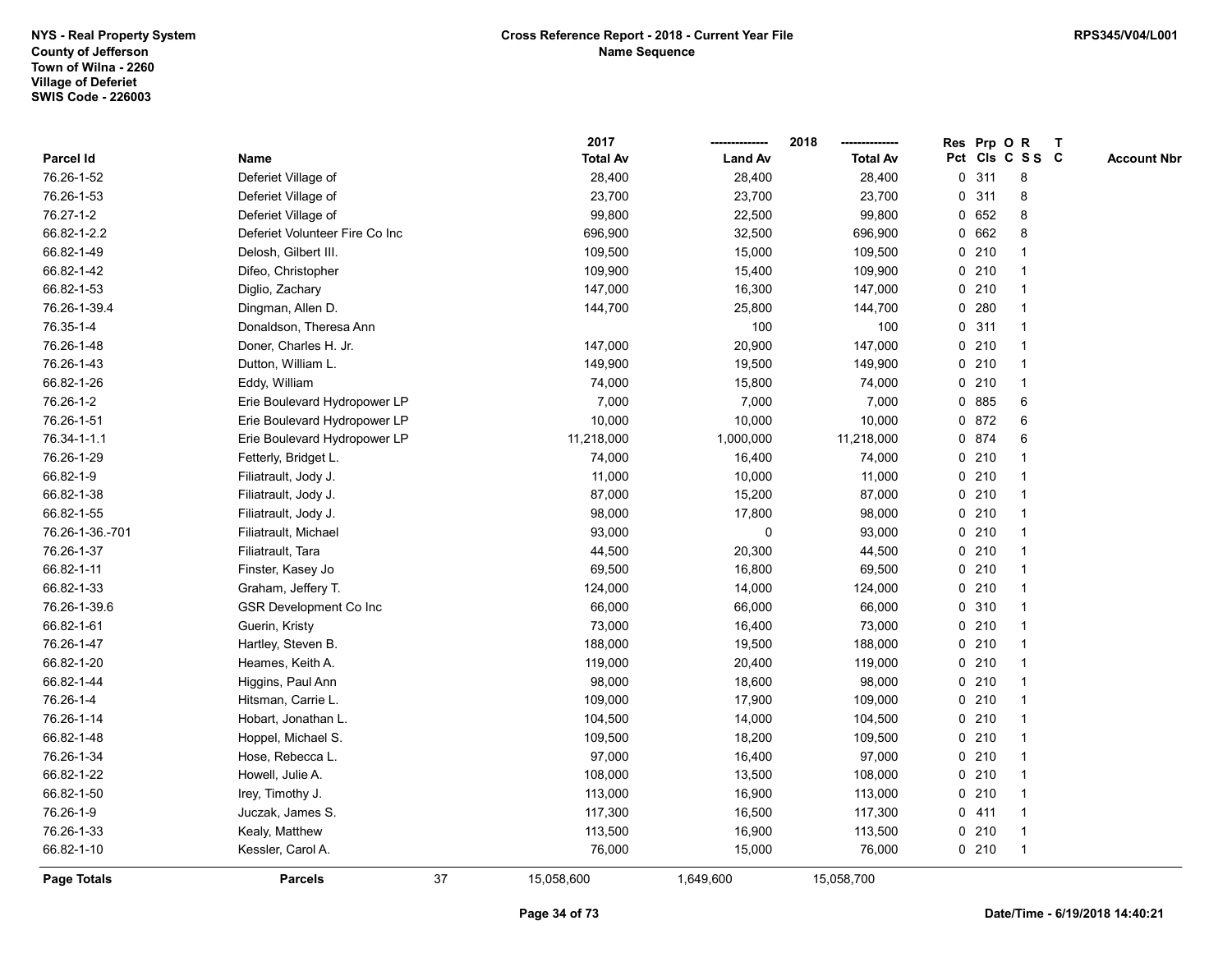|                    |                           |    | 2017            |                | 2018            |             |        | Res Prp O R     | T |                    |
|--------------------|---------------------------|----|-----------------|----------------|-----------------|-------------|--------|-----------------|---|--------------------|
| Parcel Id          | Name                      |    | <b>Total Av</b> | <b>Land Av</b> | <b>Total Av</b> |             |        | Pct Cls C S S C |   | <b>Account Nbr</b> |
| 66.82-1-28         | LaPierre, Frederick J.    |    | 109,900         | 20,200         | 109,900         | 0           | 210    | $\mathbf{1}$    |   |                    |
| 76.26-1-31         | Lewis, Wilfred F.         |    | 97,000          | 16,900         | 97,000          | $\mathbf 0$ | 210    |                 |   |                    |
| 76.26-1-22         | Ludlow, Scott A.          |    | 132,000         | 13,500         | 132,000         |             | 0210   |                 |   |                    |
| 66.82-1-30         | Mack, Steven E.           |    | 87,000          | 16,400         | 87,000          |             | 0210   |                 |   |                    |
| 66.82-1-36         | Magro, Stefano            |    | 113,000         | 16,000         | 113,000         |             | 0210   |                 |   |                    |
| 76.26-1-32         | Markiewicz, Graham Cooper |    | 142,000         | 16,400         | 142,000         |             | 0210   |                 |   |                    |
| 76.35-1-1.3        | Martin, Steven J.         |    | 129,900         | 23,300         | 129,900         |             | 0210   |                 |   |                    |
| 76.26-1-18         | Massie, Scot E.           |    | 103,500         | 13,500         | 103,500         |             | 0210   |                 |   |                    |
| 76.26-1-26         | Matos, Victor             |    | 99,500          | 14,000         | 99,500          |             | 0210   |                 |   |                    |
| 76.26-1-10         | Meyers, Reinhart          |    | 149,900         | 16,900         | 149,900         |             | 0210   |                 |   |                    |
| 66.82-1-32         | Miller, Matthew R.        |    | 134,000         | 15,300         | 134,000         |             | 0210   |                 |   |                    |
| 66.82-1-3          | Miterko, Andrew M.        |    | 99,500          | 15,700         | 99,500          |             | 0210   |                 |   |                    |
| 66.82-1-66         | Mulvaney, Patrick J.      |    | 101,000         | 16,400         | 101,000         |             | 0210   |                 |   |                    |
| 76.26-1-21         | NABE Irrevocable Trust    |    | 116,000         | 14,000         | 116,000         |             | 0210   |                 |   |                    |
| 76.34-1-1.1-602    | <b>National Grid</b>      |    | 610,462         | $\mathbf 0$    | 610,462         |             | 0 882  | 6               |   |                    |
| 582.00-12-111      | <b>National Grid</b>      |    | 221,267         | 0              | 233,228         | 0           | 861    | 5               |   |                    |
| 682.00-12-111      | <b>National Grid</b>      |    | 42,984          | 0              | 42,984          |             | 0.882  | 6               |   |                    |
| 682.00-12-112      | <b>National Grid</b>      |    | 12,475          | $\mathbf 0$    | 12,475          |             | 0 882  | 6               |   |                    |
| 682.00-12-113      | <b>National Grid</b>      |    | 159,781         | 0              | 159,781         |             | 0 882  | 6               |   |                    |
| 682.00-12-115      | <b>National Grid</b>      |    | 52,122          | 0              | 52,122          |             | 0 884  | 6               |   |                    |
| 682.00-12-116      | <b>National Grid</b>      |    | 17,363          | $\mathbf 0$    | 17,363          | 0           | 885    | 6               |   |                    |
| 76.26-1-45         | Neesen, Thomas J.         |    | 159,000         | 19,500         | 159,000         | 0           | 210    |                 |   |                    |
| 66.82-1-21         | Newkirk, Zackary          |    | 97,000          | 15,000         | 97,000          |             | 0210   |                 |   |                    |
| 76.26-1-41.1       | Oakes, John J.            |    | 179,900         | 19,500         | 179,900         |             | 0210   |                 |   |                    |
| 66.82-1-46         | Olivo II, Joel J.         |    | 125,200         | 15,300         | 125,200         |             | 0210   |                 |   |                    |
| 76.26-1-39.3       | Pais, John M.             |    | 103,000         | 19,000         | 103,000         |             | 0210   |                 |   |                    |
| 66.82-1-16         | Pais, Marie D.            |    | 94,500          | 16,800         | 94,500          |             | 0210   |                 |   |                    |
| 76.26-1-36         | Palladino, John           |    | 189,000         | 32,500         | 189,000         |             | 61 210 |                 |   |                    |
| 76.26-1-39.1       | Palladino, John           |    | 72,000          | 45,300         | 72,000          |             | 0210   |                 |   |                    |
| 66.82-1-56         | Palmer, Ann Marie         |    | 79,000          | 16,300         | 79,000          |             | 0210   |                 |   |                    |
| 66.82-1-58         | Palmer, Ann Marie C.      |    | 138,000         | 16,300         | 138,000         |             | 0210   |                 |   |                    |
| 76.26-1-17         | Paquette, David S.        |    | 122,500         | 14,000         | 122,500         |             | 0210   |                 |   |                    |
| 66.82-1-41         | Parker, John W.           |    | 114,000         | 15,000         | 114,000         |             | 0210   |                 |   |                    |
| 66.82-1-18         | Parobeck, Betsy           |    | 89,900          | 15,000         | 89,900          |             | 0210   |                 |   |                    |
| 66.82-1-60         | Peck, Barry               |    | 79,900          | 16,400         | 79,900          |             | 0210   |                 |   |                    |
| 66.82-1-31         | Peck, Harry W.            |    | 121,000         | 16,100         | 121,000         |             | 0210   | $\mathbf{1}$    |   |                    |
| 66.82-1-15         | Piroli, Anne              |    | 105,000         | 16,800         | 105,000         |             | 0210   | $\mathbf{1}$    |   |                    |
| <b>Page Totals</b> | <b>Parcels</b>            | 37 | 4,599,554       | 537,300        | 4,611,515       |             |        |                 |   |                    |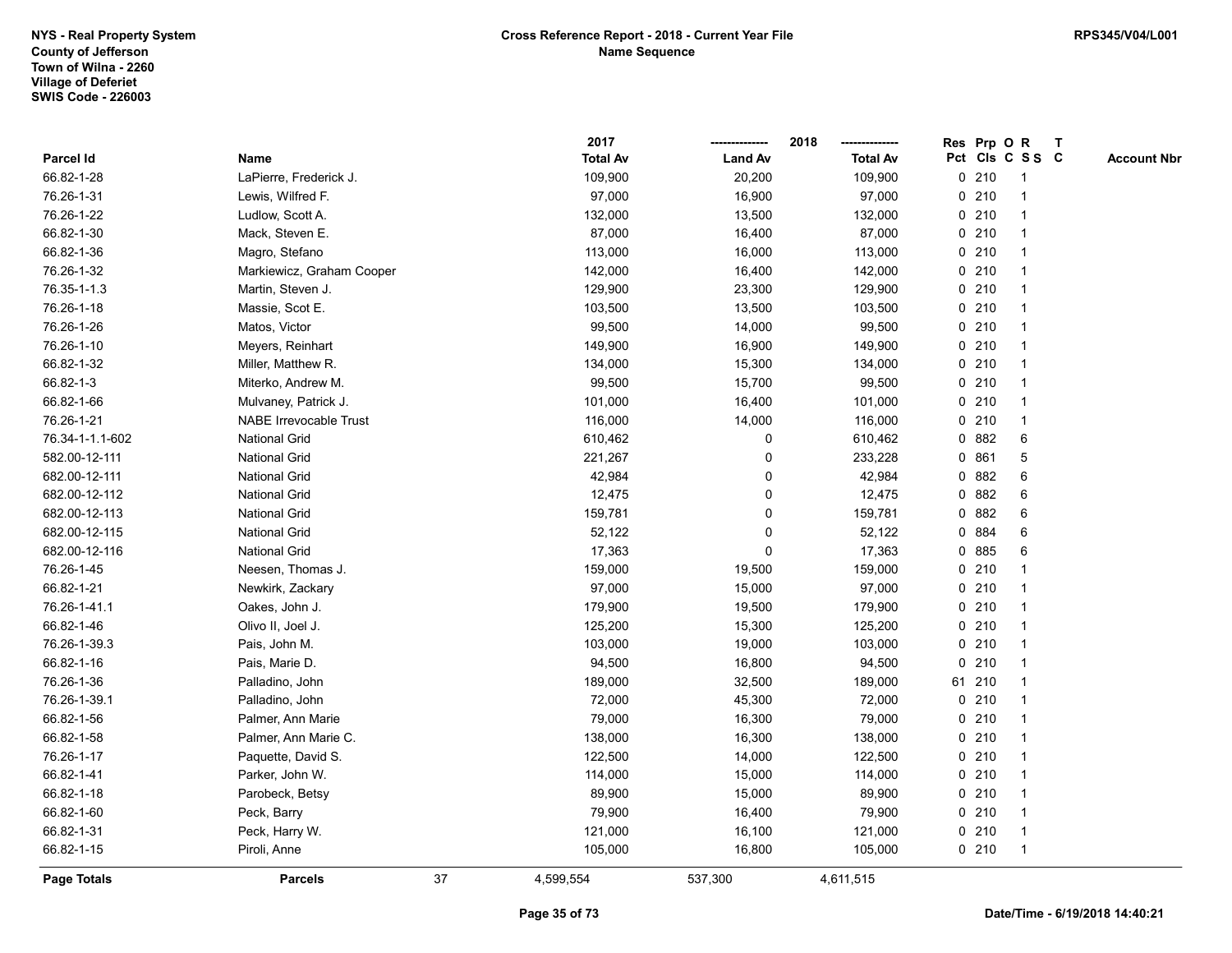|               |                                |    | 2017            |                | 2018            |             |         | Res Prp O R     | T |                    |
|---------------|--------------------------------|----|-----------------|----------------|-----------------|-------------|---------|-----------------|---|--------------------|
| Parcel Id     | Name                           |    | <b>Total Av</b> | <b>Land Av</b> | <b>Total Av</b> |             |         | Pct Cls C S S C |   | <b>Account Nbr</b> |
| 76.35-1-3     | Piroli, Anne                   |    | 17,400          | 17,400         | 17,400          | 0           | 311     | $\mathbf{1}$    |   |                    |
| 66.82-1-54    | Potter, Adam L.                |    | 154,000         | 17,300         | 154,000         | $\mathbf 0$ | 210     |                 |   |                    |
| 66.82-1-59    | Previty, Donald J.             |    | 99,500          | 13,400         | 99,500          |             | $0$ 210 | -1              |   |                    |
| 76.26-1-39.5  | Pultorak, Edward G. Jr.        |    | 21,000          | 21,000         | 21,000          |             | 0 322   |                 |   |                    |
| 76.26-1-40    | Pultorak, Edward G. Jr.        |    | 84,300          | 20,900         | 84,300          |             | 0210    |                 |   |                    |
| 76.26-1-1     | Reibert, Gary                  |    | 98,000          | 21,100         | 98,000          |             | 0270    |                 |   |                    |
| 66.82-1-47    | Reyes, Jarvis                  |    | 117,000         | 18,600         | 117,000         |             | 0210    |                 |   |                    |
| 66.82-1-19    | Ruff, Timothy R.               |    | 48,000          | 16,800         | 48,000          | 0           | 210     |                 |   |                    |
| 66.82-1-43    | Rutter, James Gerald           |    | 108,000         | 20,000         | 108,000         | 0           | 210     |                 |   |                    |
| 66.82-1-1     | Sanford, David M.              |    | 69,000          | 16,400         | 69,000          |             | $0$ 210 |                 |   |                    |
| 76.26-1-25    | Schroy, Dustin E.              |    | 167,000         | 18,800         | 167,000         |             | 0210    |                 |   |                    |
| 76.26-1-35    | Secor, Katherine V.            |    | 101,000         | 22,600         | 101,000         |             | $0$ 210 |                 |   |                    |
| 76.26-1-20    | Shannon, Larry W.              |    | 112,000         | 13,400         | 112,000         |             | 0210    |                 |   |                    |
| 66.82-1-40    | Shettleton, Carlton H.         |    | 107,000         | 20,400         | 107,000         |             | 0210    |                 |   |                    |
| 76.26-1-44    | Sisson, John C. Jr.            |    | 139,000         | 19,500         | 139,000         | 0           | 210     | $\mathbf{1}$    |   |                    |
| 76.26-1-19    | Smiley, Alice M.               |    | 105,000         | 13,000         | 105,000         |             | 0210    |                 |   |                    |
| 66.82-1-52    | Smith, Richard Eliz            |    | 110,500         | 17,800         | 110,500         |             | 0210    |                 |   |                    |
| 76.26-1-7     | Smith, Stephen E.              |    | 144,700         | 18,800         | 144,700         |             | $0$ 210 |                 |   |                    |
| 76.26-1-46    | Spencer, Clifford Trudy        |    | 133,000         | 19,500         | 133,000         |             | 0210    |                 |   |                    |
| 76.26-1-8     | St Ritas Roman Catholic Church |    | 442,900         | 10,500         | 442,900         |             | 0 620   | 8               |   |                    |
| 582.00-94-111 | Time Warner                    |    | 5,966           | $\pmb{0}$      | 5,699           | 0           | 869     | 5               |   |                    |
| 692.00-94-111 | Time Warner Cable              |    | 491             | $\mathbf 0$    | 491             |             | 0 835   | 6               |   |                    |
| 66.82-1-57    | Titus, Matthew W.              |    | 114,900         | 16,800         | 114,900         |             | 0210    |                 |   |                    |
| 66.82-1-6     | Turpin, Dennis                 |    | 93,000          | 15,000         | 93,000          |             | $0$ 210 |                 |   |                    |
| 66.82-1-25    | Union Independent Church       |    | 159,900         | 7,500          | 159,900         |             | 0 620   | 8               |   |                    |
| 76.26-1-50    | Ventiquattro, Joseph A.        |    | 126,000         | 19,500         | 126,000         |             | $0$ 210 |                 |   |                    |
| 76.26-1-39.2  | Ventiquattro, Kirk A.          |    | 180,000         | 24,200         | 180,000         |             | $0$ 210 |                 |   |                    |
| 76.26-1-13    | Verbeke, Christina A.          |    | 88,000          | 14,000         | 88,000          | 0           | 210     |                 |   |                    |
| 582.00-64-111 | Verizon New York Inc           |    | 13,522          | 0              | 12,635          |             | 0 866   | 5               |   |                    |
| 682.00-64-111 | Verizon New York Inc           |    | 17,262          | $\Omega$       | 14,418          |             | 0 831   | 6               |   |                    |
| 76.26-1-3     | Wampler, Richard L.            |    | 179,000         | 34,000         | 179,000         |             | 0210    |                 |   |                    |
| 66.82-1-14    | Warner, Daniel                 |    | 85,500          | 15,000         | 85,500          |             | 0210    |                 |   |                    |
| 76.26-1-27    | Wilder, David A.               |    | 87,000          | 14,000         | 39,900          |             | 0210    |                 |   |                    |
| 66.82-1-27    | Wormwood, Kelsey M.            |    | 115,900         | 17,400         | 115,900         |             | 0210    |                 |   |                    |
| 76.26-1-5     | Zajac, Thomas S. II.           |    | 169,900         | 20,100         | 169,900         | 0           | 210     |                 |   |                    |
| 76.26-1-49    | Zando, Gino Joanna             |    | 148,000         | 19,500         | 148,000         |             | 0210    | $\mathbf{1}$    |   |                    |
| 66.82-1-13    | Zando, Janet M.                |    | 109,000         | 15,000         | 109,000         |             | 0210    | $\overline{1}$  |   |                    |
| Page Totals   | <b>Parcels</b>                 | 37 | 4,071,641       | 589,200        | 4,020,543       |             |         |                 |   |                    |